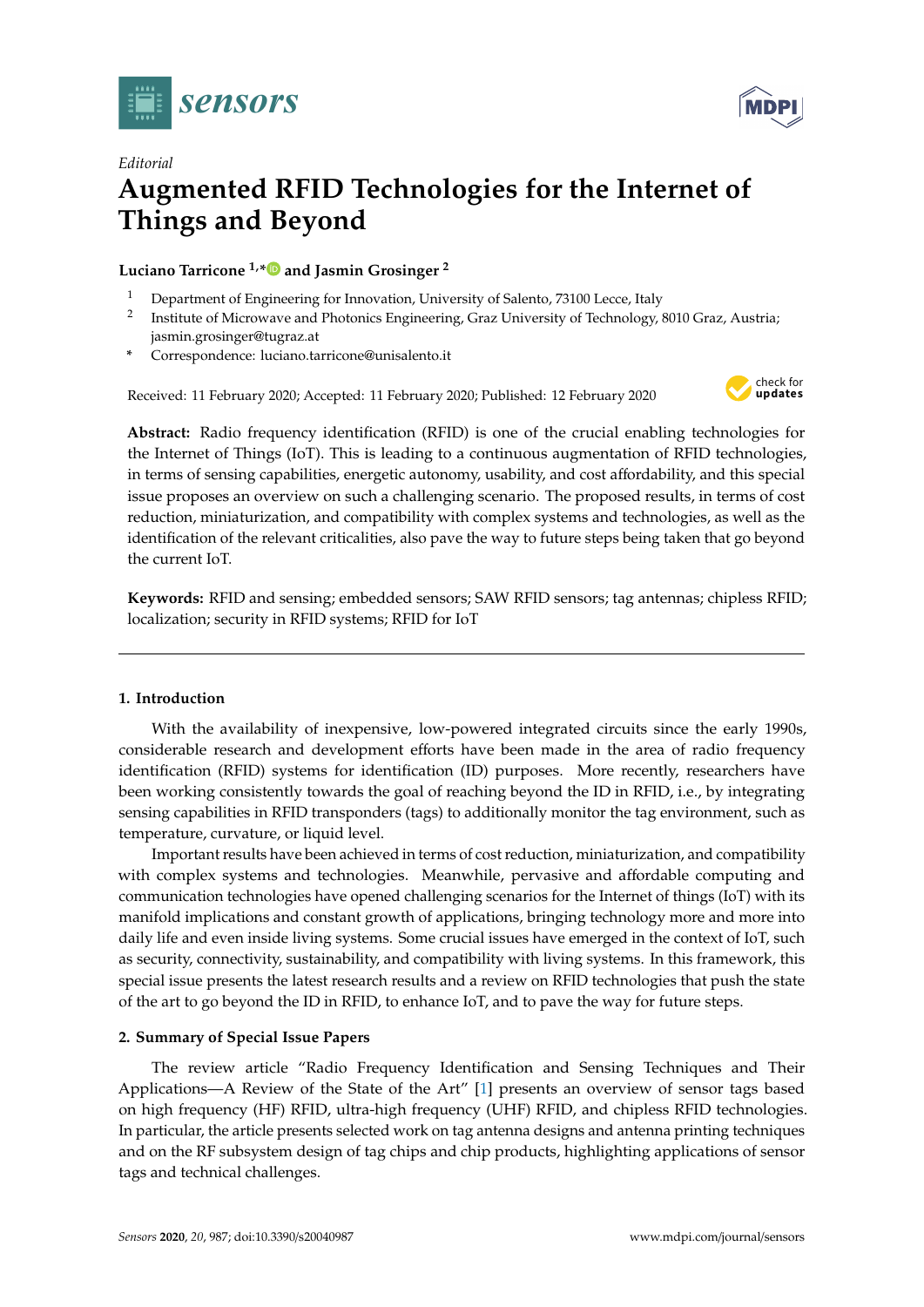The research paper "Smart RFID Sensors Embedded in Building Structures for Early Damage Detection and Long-Term Monitoring" [\[2\]](#page-1-1) presents the results of the RFID humidity sensor tags used for structural health monitoring of concrete structures. The paper successfully demonstrates the long-term use of HF and UHF RFID sensor tags based on off-the-shelf components in concrete structures, investigating sensor tag material degradation in time.

The research paper "Multi-Channel Real-Time Condition Monitoring System Based on Wideband Vibration Analysis of Motor Shafts Using SAW RFID Tags Coupled with Sensors" [\[3\]](#page-1-2) presents surface acoustic wave (SAW) based RFID sensor tags used for wireless vibration monitoring of rotating machine parts. The paper demonstrates successfully the use of SAW based RFID sensor tags based on off-the-shelf components on rotating components, demonstrating real-time vibration measurements for predictive maintenance.

The research paper "Wirelessly Powered Light and Temperature Sensors Facilitated by Electrically Small Omnidirectional and Huygens Dipole Antennas" [\[4\]](#page-1-3) presents chipless UHF RFID sensors tags for brightness and temperature monitoring. The paper successfully demonstrates two different types of tag antenna types, providing different radiation characteristics for a well-targeted wireless power transfer in the specific application.

The research paper "Longest-Range UHF RFID Sensor Tag Antenna for IoT Applied for Metal and Non-Metal Objects" [\[5\]](#page-2-0) presents a novel tag antenna design for UHF RFID tags. The paper successfully demonstrates that the specific tag antenna leads to a tag read range of about 26 m in free space, operating equally well in the case of metal or non-metal objects, respectively.

The research paper "Super-Wide Impedance Bandwidth Planar Antenna for Microwave and Millimeter-Wave Applications" [\[6\]](#page-2-1) proposes a novel antenna design for chipless RFID systems at millimeter wave frequencies. The paper successfully demonstrates, in simulation, that the sophisticated antenna design based on microstrip patch antenna structure achieves a matching of about −15 dB in a frequency band of 20 GHz to 120 GHz with respect to the characteristic impedance of 50 Ohm, achieving an antenna gain of 12 dBi and an antenna efficiency of 78%.

The research paper "IKULDAS: An Improved kNN-Based UHF RFID Indoor Localization Algorithm for Directional Radiation Scenario" [\[7\]](#page-2-2) proposes an improved UHF RFID tag localization algorithm based on the received signal strength indicator (RSSI). The paper successfully demonstrates, in theory, that the tag localization is considerably improved, taking into account the respective antenna radiation characteristics of reader and tag antennas.

The research paper "A Secure Partial RFID Ownership Transfer Protocol with Multi-Owners" [\[8\]](#page-2-3) proposes an enhanced secure ownership transfer protocol for UHF RFID systems. The paper successfully demonstrates, in theory, a secure, high-performance multi-owner partial ownership transfer protocol that overcomes the problems of existing multi-owner tag ownership methods, addressing security threats and privacy concerns that arise in the process of ownership transfer.

**Acknowledgments:** This work was supported by Pro2Future (FFG, Contract No.6112792).

**Conflicts of Interest:** The authors declare no conflict of interest.

#### **References**

- <span id="page-1-0"></span>1. Cui, L.; Zhang, Z.; Gao, N.; Meng, Z.; Li, Z. Radio Frequency Identification and Sensing Techniques and Their Applications—A Review of the State-of-the-Art. *Sensors* **2019**, *19*, 4012. [\[CrossRef\]](http://dx.doi.org/10.3390/s19184012) [\[PubMed\]](http://www.ncbi.nlm.nih.gov/pubmed/31533321)
- <span id="page-1-1"></span>2. Strangfeld, C.; Johann, S.; Bartholmai, M. Smart RFID Sensors Embedded in Building Structures for Early Damage Detection and Long-Term Monitoring. *Sensors* **2019**, *19*, 5514. [\[CrossRef\]](http://dx.doi.org/10.3390/s19245514) [\[PubMed\]](http://www.ncbi.nlm.nih.gov/pubmed/31847193)
- <span id="page-1-2"></span>3. Caldero, P.; Zoeke, D. Multi-Channel Real-Time Condition Monitoring System Based on Wideband Vibration Analysis of Motor Shafts Using SAW RFID Tags Coupled with Sensors. *Sensors* **2019**, *19*, 5398. [\[CrossRef\]](http://dx.doi.org/10.3390/s19245398) [\[PubMed\]](http://www.ncbi.nlm.nih.gov/pubmed/31817834)
- <span id="page-1-3"></span>4. Lin, W.; Ziolkowski, R.W. Wirelessly Powered Light and Temperature Sensors Facilitated by Electrically Small Omnidirectional and Huygens Dipole Antennas. *Sensors* **2019**, *19*, 1998. [\[CrossRef\]](http://dx.doi.org/10.3390/s19091998) [\[PubMed\]](http://www.ncbi.nlm.nih.gov/pubmed/31035436)